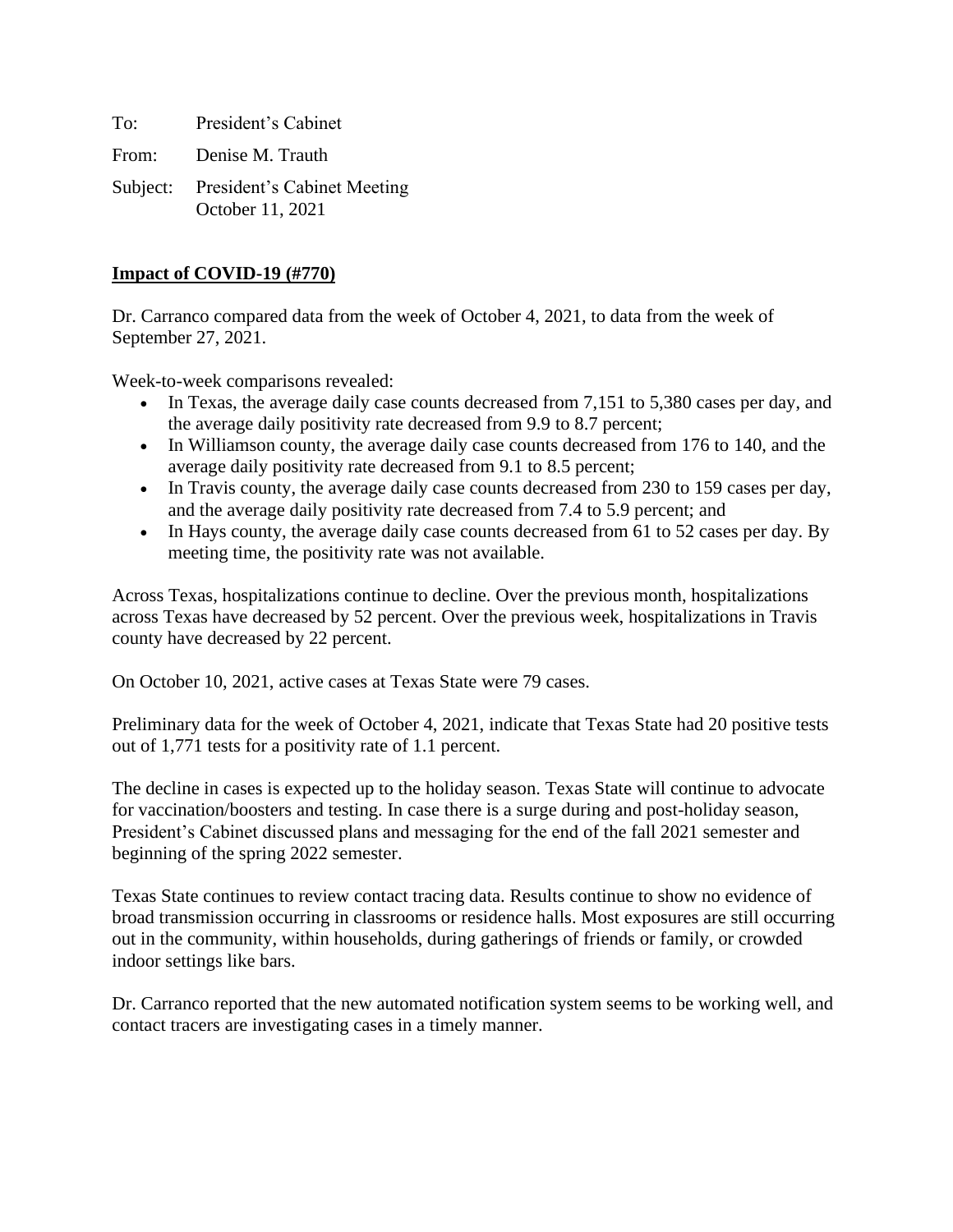A vaccination clinic is being planned for the Round Rock Campus. [Vaccinations](https://www.healthcenter.txstate.edu/covid-19/vaccination.html) are available by appointment at the Student Health Center on both campuses. Vaccinations for children five years of age and older are expected to be approved by the FDA at the end of October.

Several new medications are now available to treat persons with mild to moderate disease who are at high risk for complications. The FDA has authorized several monoclonal antibody treatments that can reduce the risk of hospitalizations and deaths by 50-80 percent. The FDA is also considering a request for an oral antiviral medication that has been shown to reduce hospitalization and death by 50 percent.

Another COVID-19 update will be sent out to the university community on October 12, 2021.

## **Budget Cycle (#160)**

Mr. Algoe presented the budget forecast for fiscal years 2023 and 2024. The plan is conservative in that it is based on flat enrollment.

To bolster enrollment, the plan includes a strategic investment in financial aid and scholarships of \$10,850,379 for fiscal year 2023 and \$8,768,437 for fiscal year 2024.

President Trauth added that the plan does not include merit pay. However, President Trauth is working with Mr. Algoe to determine whether three percent bonuses can be awarded for the next fiscal year (FY 2023).

## **Texas Higher Education Distinguished Service Award (#316)**

President Trauth discussed the possibility of a Texas State nomination for the Texas Higher Education Distinguished Service Award (formerly known as the Mirabeau B. Lamar Award). Last year, Texas State successfully submitted a proposal for Mr. Richard Castro. President Trauth suggested a potential nominee, who has made a significant impact on higher education across the state of Texas, and Dr. Breier will gather more information about the potential nominee and whether to move forward with submitting a nomination package.

## **Coordinating Board Meeting (#5)**

Dr. Lloyd discussed the upcoming Texas Higher Education Coordinating Board meeting. At the next meeting, Texas State's request to offer a Bachelor of Science degree in Mechanical Engineering will be considered for approval.

It was noted that Texas State will face additional competition in educational leadership and administration with the approval of Texas Women's University's request to add a doctoral program in education, leadership, and organization.

Also included on the meeting agenda was reference to the approval of Texas State's Bachelor of Arts in Education on August 16, 2021, and the phase-out of Texas State's Bachelor of Science in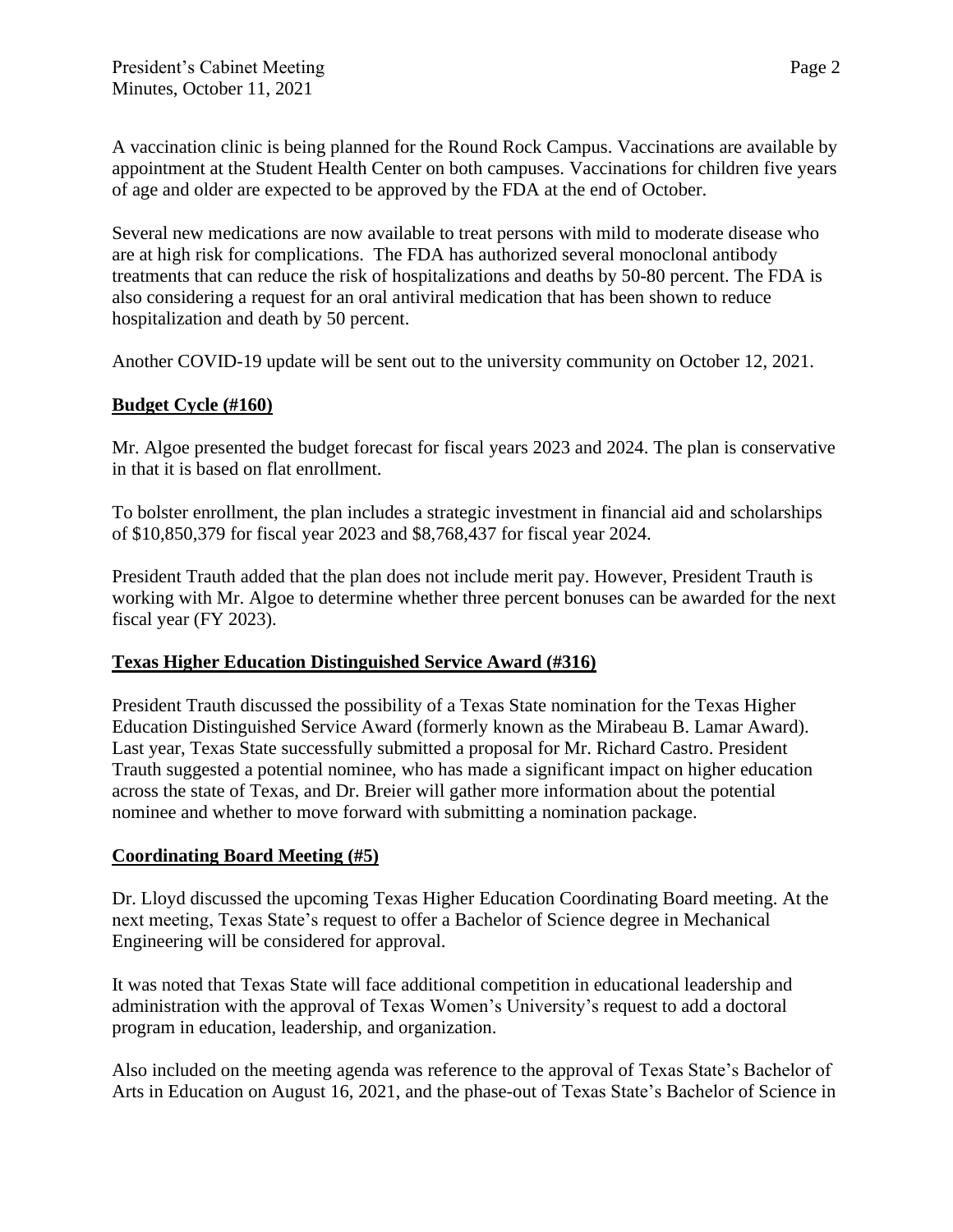Interdisciplinary Students and Master's of Science in Software Engineering by August 15, 2026, and August 15, 2025, respectively.

Texas State was listed as a performing agent for the following contracts executed by the Texas Higher Education Coordinating Board: Texas Reskilling Support Fund Grant, GEER Funds Open Educational Resource Grant Program, two College Readiness and Completion Models Grants, Work-Study Student Mentorship Program, Texas Research Incentive Program, and Financial Aid Program Participation Agreement.

The proposed updates to the 60X30 plan will focus on adult learners and high-value credentials. The updates will most likely impact technical and community colleges. However, as more information becomes available, Texas State will monitor whether four-year institutions must report out on apprenticeships, licenses, micro-credentials, etc.

Related to Texas Transfer Initiatives, Ms. Kambra Bosch continues to serve on the Transfer Advisory Committee. Two discipline-specific subcommittees were appointed by Commissioner Harrison Keller in August 2021; Dr. Michael Supancic is serving on the criminal justice subcommittee.

The Financial Aid Report indicates that Texas State has the third highest number of TEXAS grants behind Texas A&M University and The University of Texas Rio Grande Valley.

Provost Bourgeois discussed additional degree proposals. For example, Texas A&M University has submitted a request to add a Doctor of Nursing Practitioner, which would make it the 14<sup>th</sup> in the state.

The Board will also consider increasing the number of baccalaureate programs a public junior college can offer from three to five programs.

# **President's Update (#556)**

President Trauth discussed two upcoming events celebrating trailblazers from the Black and Hispanic communities. On October 11, 2021, an event will be held celebrating the renaming of two unnamed streets on the Round Rock Campus after Dr. Adolfo "Sunny" Barrera and Dr. Elvin Holt. On November 12, 2021, a naming event will be held celebrating the renaming of San Gabriel Hall to Elena Zamora O'Shea Hall and Angelina Hall to First Five Freedom Hall.

President Trauth expressed her appreciation of University Advancement staff's hard work during the centennial celebration of the university bands.

President Trauth provided an update on accreditation reviews and how well they are going.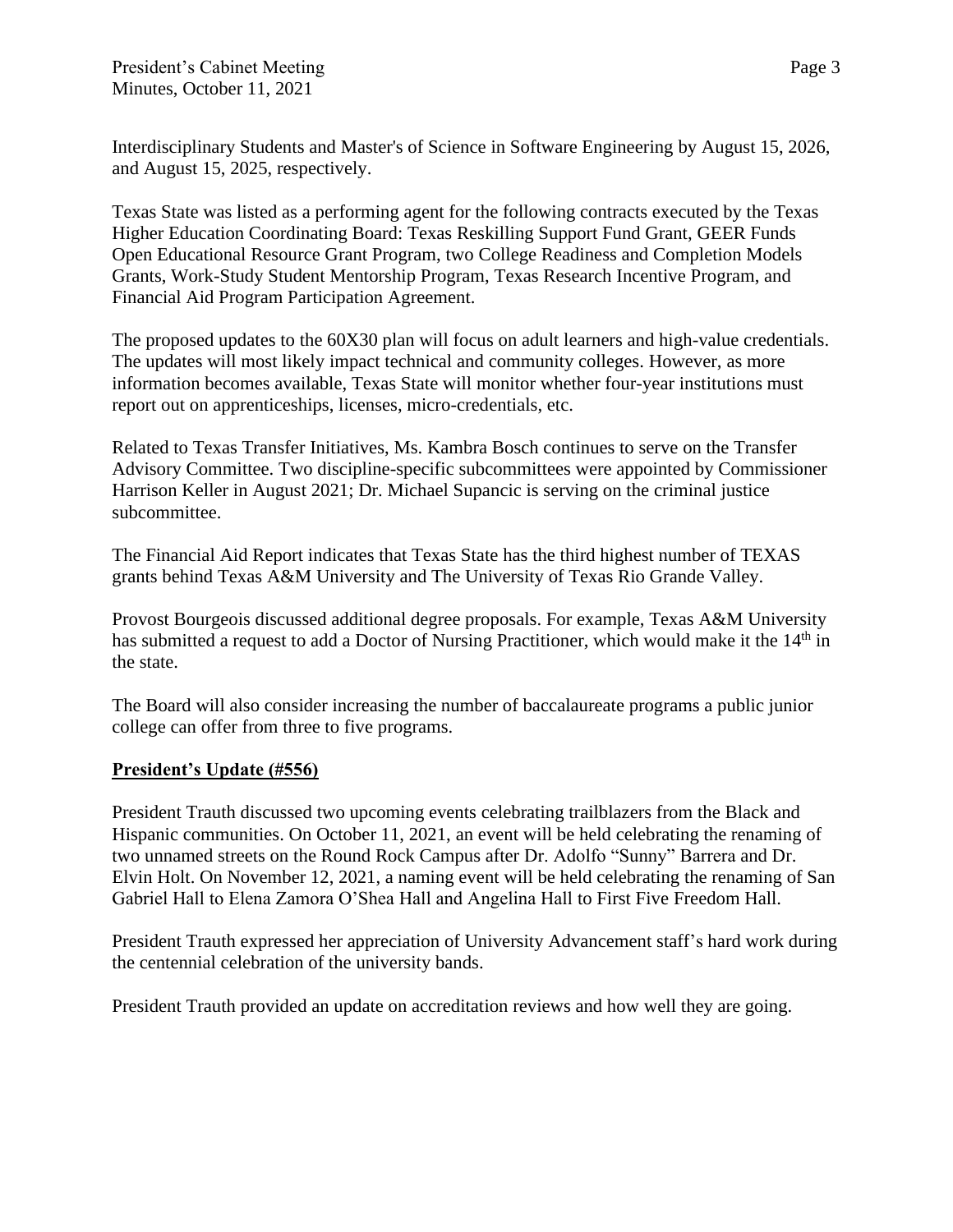### **Significant Issues (#01)**

Provost Bourgeois announced that the first large in-person Bobcat Day since the start of the pandemic will be held on October 16, 2021.

Mr. Algoe announced that a new residence for the university president has been purchased. A replacement for the president's residence is necessary for the Board of Regents approved Master Plan demolition of the current President's House to proceed. The new residence is important in recruiting the next president and removing the current house will allow for the completion of the 50-year vision for Bobcat Trail, fully connecting and integrating the western side of the San Marcos campus to the middle of the campus.

Mr. Algoe provided an update to the JCK building renovation project, which involves renovation of the front door and  $11<sup>th</sup>$  floor.

Mr. Algoe reported that the search committee has selected the finalists for the University Police Chief position.

Mr. Algoe announced that the search committee for the next president will meet on October 15, 2021.

Dr. Breier discussed the launch of the NEXT IS NOW capital campaign and reported that the campaign has received good media coverage. Dr. Breier expressed her appreciation of University Marketing staff's assistance with the successful launch of the campaign.

Mr. Coryell provided updates on athletic events.

- Texas State will host Troy University for our home football game on October 16, 2021. Texas State Heroes will be honored during half-time. A concert by Dylan Wheeler inside Bobcat Stadium will immediately follow the game.
- The volleyball team beat The University of Texas at Arlington on both October 7, 2021, and October 9, 2021.
- The Jim West Challenge will be held at the Kissing Tree Golf Club on October 17-18, 2021; this will be the first women's golf tournament hosted by a Sun Belt Conference school to be broadcasted on ESPN+ that a school produced.

Dr. Ekin announced that the final meeting of the Chief Research Officer Selection Committee will be held on October 11, 2021.

Mr. Pierce announced that October is Cybersecurity month, and the Information Security Office is hosting a series of events.

Mr. Pierce announced that in October 2021, Information Technology (IT) began installing printers in buildings that do not have an IT-supported laboratory. At present, printers have been installed in seven buildings, with a goal of eventually installing printers in 20 buildings.